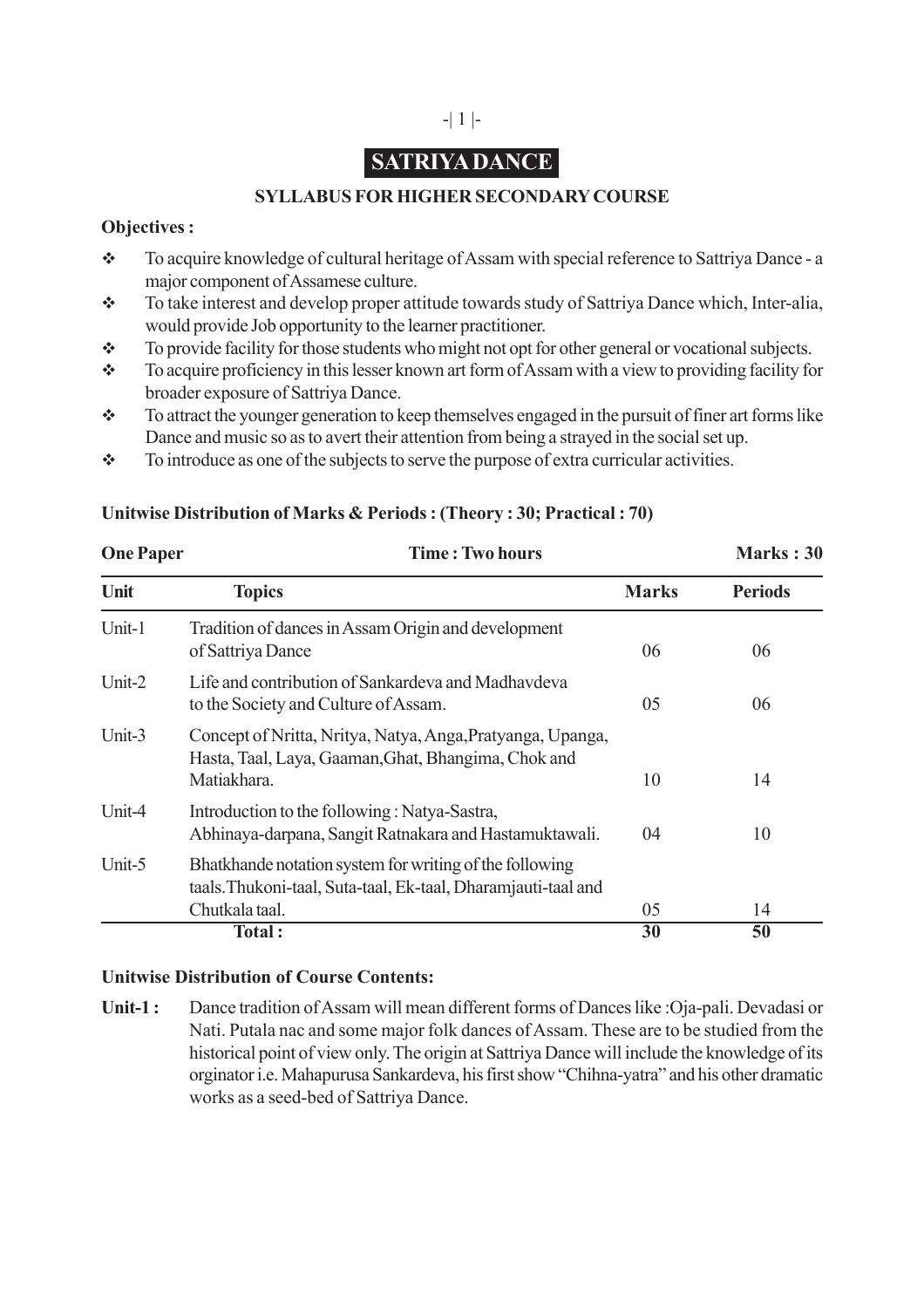In the part of the development of Sattriya Dance, following topics are to be studied :

- (a) Dances of Angkiya-bhaona.
- (b) Independent dance number introduced by Madhavadeva and other Gurus, number of different dance forms under different independent Sattriya Dances introduced by Sri Madhabdeva and subsequent Gurus.
- (c) Contribution of Satras towards its efflorescence of Fine Arts.
- (d) Justification of the name "Sattriya Dance".
- (e) Introduction of new repertoire is to be given.
- **Unit-2 :** Prime importance should be on the life sketch of Sankardeva as fountain head of Sattriya Dance, his Dramatic writings, his compositions including Borgeets and plays, his other activities for Socio-Cultural upliftment in the context of forming greater Assamese society. Madhavadeva as a chief apostle of Sankardeva play wright, poet, composter, lyricist and initiator of independent dance number.
- Unit 3 : Definition with proper example is essential.
- **Unit-4 :** Name of author, period of composition and major topics dealt in these works.
- **Unit-5 :** Competency in Bhatkhande system of writings of the given taals.

#### **SYLLABUS FOR SATTRIYA DANCE PRACTICAL**

#### **Total Marks : 70**

| Unitwise Distribution of Marks & Periods: |                     | <b>Marks</b> | <b>Periods</b> |
|-------------------------------------------|---------------------|--------------|----------------|
| Unit-1:                                   | Mati-akhara         | 15           | 25             |
| Unit- $2:$                                | Dance               | 40           | 65             |
| Unit- $3:$                                | Hasta-karana        | 05           | 15             |
| Unit-4:<br>Unit- $5:$                     | Pada-karana<br>Taal | 05<br>05     | 15<br>20       |
|                                           | <b>Total</b>        | 70           | <b>140</b>     |

**Marks**

#### **Unitwise Distribution of Course Contents:**

| Unit-1 : Mati-akhara : |  |
|------------------------|--|

Kacha-bandha কাছ-বান্ধ Kacha-bandh-di-khacaka কাছ-বান্ধ-দি-খছকা Ora (purus-ora and prakriti-ora) ওৰা (পুৰুষ-ওৰা আৰু প্ৰকৃতি-ওৰা) Har-bhanga হাড-ভঙ্গা Pacala-tola পছলা-তোলা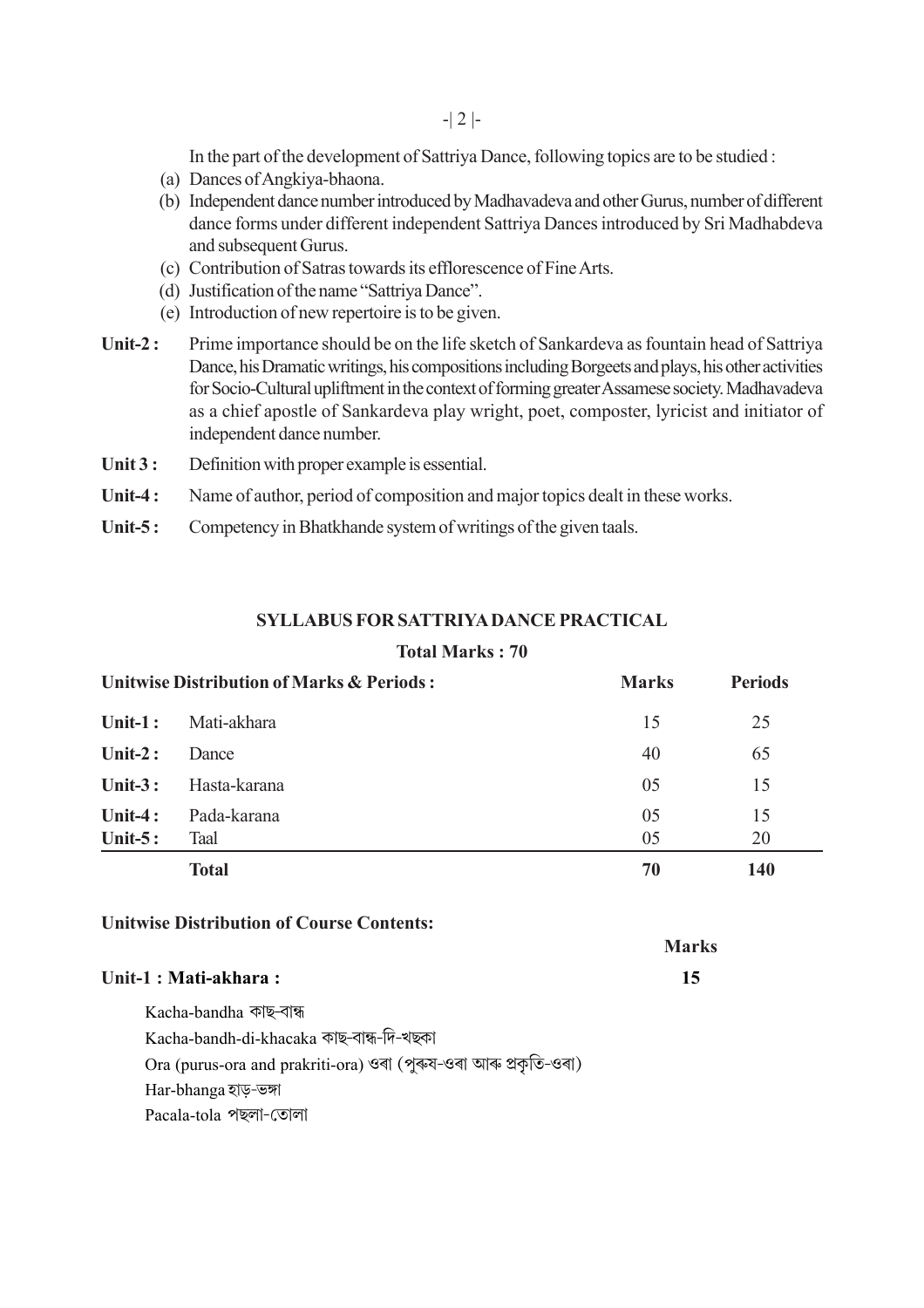Pani-hicha পানী-সিঁচা Hat-salowa হাত-সলোৱা Hat-pakowa হাত-পকোৱা Pada-calana পদ-চালনা Citika ছিটিকা Chata (ora-baha-, kati-, utha-samukhalai) ছটা (ওৰা-, বহা-, কাটি-, উঠা-, সন্মুখলৈ) Jalak জলক Muruka (Thiya-, baha-) মুৰুকা (থিয়-, বহা-) Pak (purus-, prakriti-, sari-, akal, tukura-, pithi-) পাক (পুৰুষ-, প্ৰকৃতি-, শাৰী-, আকল-,টুকুৰা-, পিঠি-) Bagh-jap বাঘ-জাপ Gerowa-chowa গেৰুৱা-চোৱা Athuwa আঁঠুৱা Chatrawali ঢ়্রাৱলী Sinha-jalak সিংহ-জলক Hat-bhari-calana হাত-ভৰি-চালনা Lan (athu-, thiya-, kati-, udha-) লন্ (আঁঠু, থিয়, কাটি, উধা) Buku-chowa বুকু-চুৰা **Unit-2 : Dance : Marks : 40** Krishna-nac (Lawanucuri) কৃষ্ণ নাচ (লৱনুচুৰি) Gosai-nac গোসাঁই নাচ Gopi-nac গোপী নাচ Jhumura-nac (Ram-dani and gitar nac) ঝুমুৰা নাচ (ৰাম-দানী আৰু গীতৰ নাচ) Nadu-bhangi (Ram-dani) নাদু-ভঙ্গী (ৰাম-দানী) **Unit-3 : Hasta-karana : Marks : 05** Avestita Udvestita, Vyavartita and Parivartita **Unit-4 :Pada-karana : ¬Û√fl¡1Ì Marks : 05** Sama, Ancita, Kuncita, Agratala-sancara-, Udghatita সম, অঞ্চিতা, কৃষিতা, অগ্ৰতল-সঞ্চাৰ, উৎঘটিতা **Unit-5 :Tall : Marks : 05** Thukani-, Cuta-, Ek-, Dharamjauti- $\delta$ ুকনি, চুটী, এক, ধৰমযতি